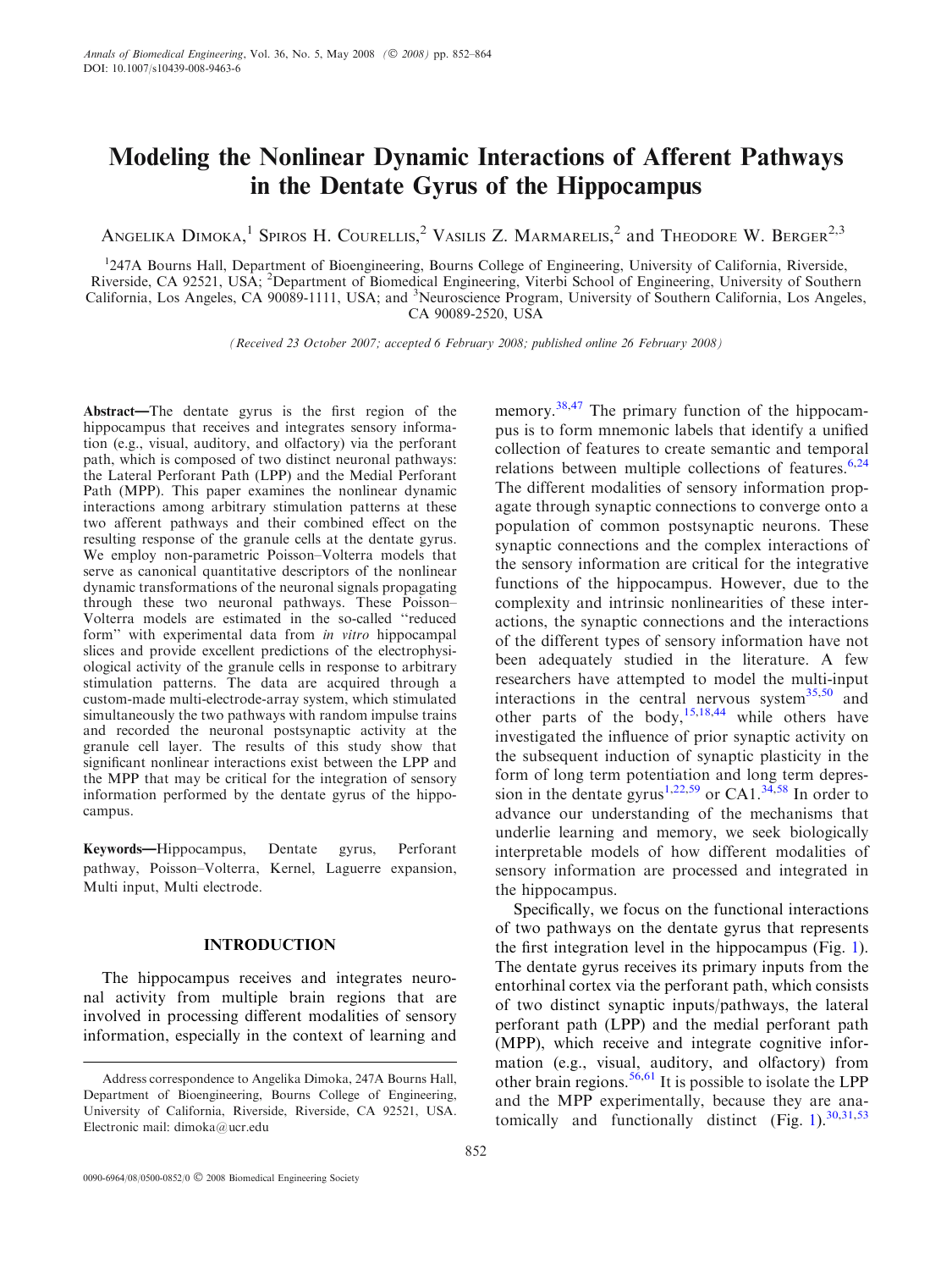<span id="page-1-0"></span>

FIGURE 1. Schematic of the hippocampal circuitry. The perforant path of the dentate gyrus consists of two anatomically and functionally distinct subdivisions: the lateral perforant path (LPP) that arises in the ventrolateral entorhinal area and synapses in the outer one-third of the molecular layer, and the medial perforant path (MPP) that arises in the dorsomedial entorhinal cortex and synapses to the granule cell dendrites in the middle one-third of the molecular layer.

The LPP originates in the ventrolateral entorhinal area and generates synapses on the outer one-third of the molecular layer. The MPP arises in the dorsomedial entorhinal cortex and synapses on the granule cell dendrites in the middle one-third of the molecular layer. The synaptic responses elicited in granule cells by activation of these two distinct pathways exhibit a number of different physiological<sup>[2](#page-11-0)[,46,45](#page-12-0)</sup> and pharmacological[28,33,](#page-11-0)[36](#page-12-0) characteristics. The output of the dentate gyrus is subsequently processed in the hippocampus through several sub-regions that form a closed loop (see Fig. 1). These sub-regions primarily consist of cascaded excitatory connections that are organized roughly transverse to the longitudinal axis of the hippocampus, and they can be viewed as a set of interconnected, parallel circuits. The significance of this anatomical organization is that transverse slices (400  $\mu$ m thick) of the dentate gyrus may be maintained in vitro and preserve a substantial portion of their intrinsic transverse circuitry.

Mathematical models have been developed on the basis of physiological and biophysical principles to characterize the functional properties of cortical areas.[32](#page-11-0)[,55,60](#page-12-0) These hypothesis-based models contain several parameters that are biologically interpretable and must be measured or estimated from experimental data (whereby the term ''parametric models''). The parametric models are not easy to scale-up in the case of multiple interconnected neuronal units or when the functional complexity of the system increases, because the number of parameters required to represent such functional complexity usually becomes too large for a workable model. To overcome this limitation,

non-parametric models based on the input–output approach were introduced in the so-called ''reduced form'' about 20 years ago to offer a comprehensive functional representation of neuronal networks in the hippocampus.<sup>[9,10,14,](#page-11-0)[49](#page-12-0)</sup> More recently, non-parametric models have been used for modeling the input–output relationship in the dentate gyrus<sup>[11,7](#page-11-0)</sup> or in the CA1 region<sup>[25](#page-11-0)</sup> of the hippocampus. A recently accepted paper presents non-parametric models of the separate effects of LPP and MPP stimulation on the granule cell activity but does not examine the nonlinear interactions of the two inputs and their combined effect on granule cell activity. $21$  In the present paper, we employ a ''reduced form'' non-parametric model based on the Poisson–Volterra approach<sup>[8,9](#page-11-0)[,41,42](#page-12-0)</sup> to model the *non*linear dynamic interactions of the simultaneous LPP and the MPP stimulation and the combined effect of the two inputs on the granule cell activity in the dentate gyrus of the hippocampus.

The Poisson–Volterra modeling approach is mathematically rigorous and yields canonical models with excellent predictive capabilities, even when the system exhibits complex nonlinear dynamics. The key features of these models are the Poisson–Volterra kernels, which are quantitative descriptors of the system function in terms of the input–output relationships and fully capture all possible nonlinear interactions among the underlying biological mechanisms. $41,42$  These kernels can be estimated robustly from experimental input– output data and take the ''reduced form'' when the output population spike is synchronized with the input impulses.  $8,9,49$  $8,9,49$  The non-parametric models are databased (inductive), unlike the parametric models that are hypothesis-based (deductive). In the context of this study, the non-parametric model has an advantage over its parametric counterparts since it represents the combined activities of all known and unknown components of neuronal interactions without any assumptions about the model structure and the numbers or types of elements that may be contributing to the neuronal activity. Most importantly, the nonparametric modeling approach can be extended to encompass the increasing complexity of multiple inputs and outputs that is emerging with the recent availability of multi-unit recordings using multielectrode arrays.

In the present study, the LPP and MPP pathways were stimulated simultaneously with two independent sequences of impulses having a random (Poisson) distribution of inter-impulse intervals and the elicited response of a population of granule cells—the output of the neuronal system in this formulation—was recorded with the multi-electrode arrays that were used to simultaneously stimulate the LPP and the MPP. The employed stimulus is termed the Random Impulse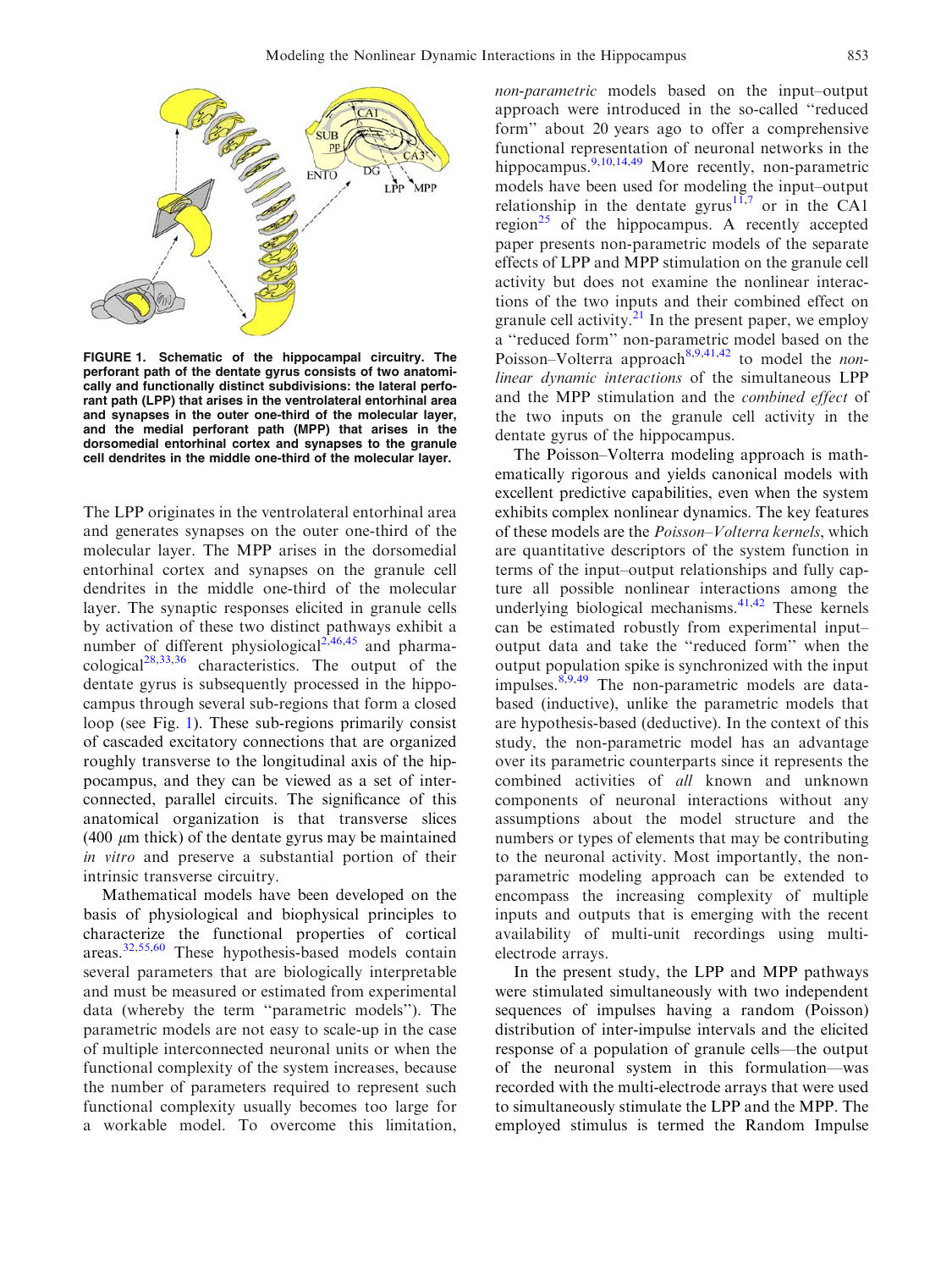<span id="page-2-0"></span>Train (RIT), and it has been shown to test the system with a variety of input patterns over a short experimental time in a manner that reveals all possible interactions within the system.[8,9,21,27,](#page-11-0)[41,43](#page-12-0) The collected experimental data were used to estimate in reduced form the Poisson–Volterra models for two inputs that include up to third-order nonlinear interactions between the LPP and the MPP. The results suggest that third-order nonlinear interactions (quantified by the cross-kernels in the model) must be included in the reduced-form Poisson–Volterra model to achieve adequate predictive accuracy during co-activation of the LPP and the MPP. The employed experimental and computational methods are presented in the following section. The results are presented in the subsequent section, followed by the Discussion section.

## MATERIALS AND METHODS

### Experimental Preparation

Thin slices were taken from the hippocampus of adult Sprague-Dawley male rats, 7–9 months of age using standard procedures.<sup>[21](#page-11-0)</sup> Each slice was carefully positioned on a multi-electrode array over an inverted microscope (DML, DMIRB, Leika, Germany). The

slice was positioned so that stimulating electrodes covered the inner blade of the dentate gyrus (Fig. 2a). Accurate positioning of the slice on top of the multielectrode array was attained by floating the slice using a very fine hair brush. The positioning of the slice relative to the array was documented with a digital camera (Hitachi VK-C370, Spot Model 2.0.0). Throughout all experiments, slices were perfused with a 1 mM MgSO4 aCSF (artificial Cerebro-Spinal Fluid) at a flow rate of 15 mL/min, and constantly heated at 33 °C. A multi-electrode array system was used to simultaneously stimulate and record from multiple sites in each hippocampal slice. The system consisted of two components: (1) a multi-site electrode array, and (2) a multi-channel stimulation-recording system. The multi-site electrode array employed in this experiment is custom-designed and was fabricated and tested in the Center for Neural Engineering at the University of Southern California.<sup>[21,27](#page-11-0)</sup> The array was positioned so that its electrode sites cover the appropriate sub-regions of the dentate gyrus (LPP and MPP) with sufficient density as to allow separate stimulation of each pathway. The multi-electrode array has 60 microelectrodes in a  $3 \times 20$  configuration. The microelectrodes are embedded in a planar glass plate and their diameter is 28  $\mu$ m with a center-to-center spacing of 50  $\mu$ m. The multi-channel stimulation-recording



FIGURE 2. Selected electrodes for LPP and MPP stimulation (a). Characteristic field potential responses from the granule cell layer due to LPP stimulation (b) or MPP stimulation (c). The occurrence of the stimulation is denoted by  $\star$ . The negative-going deflection in each response is the population spike and its amplitude is measured as indicated by the vertical arrow. A segment of RIT input impulses (with randomly varying inter-impulse intervals) of the two point-process stimuli applied to LPP (green) and MPP (red) along with the elicited population spikes at the granule cells (d).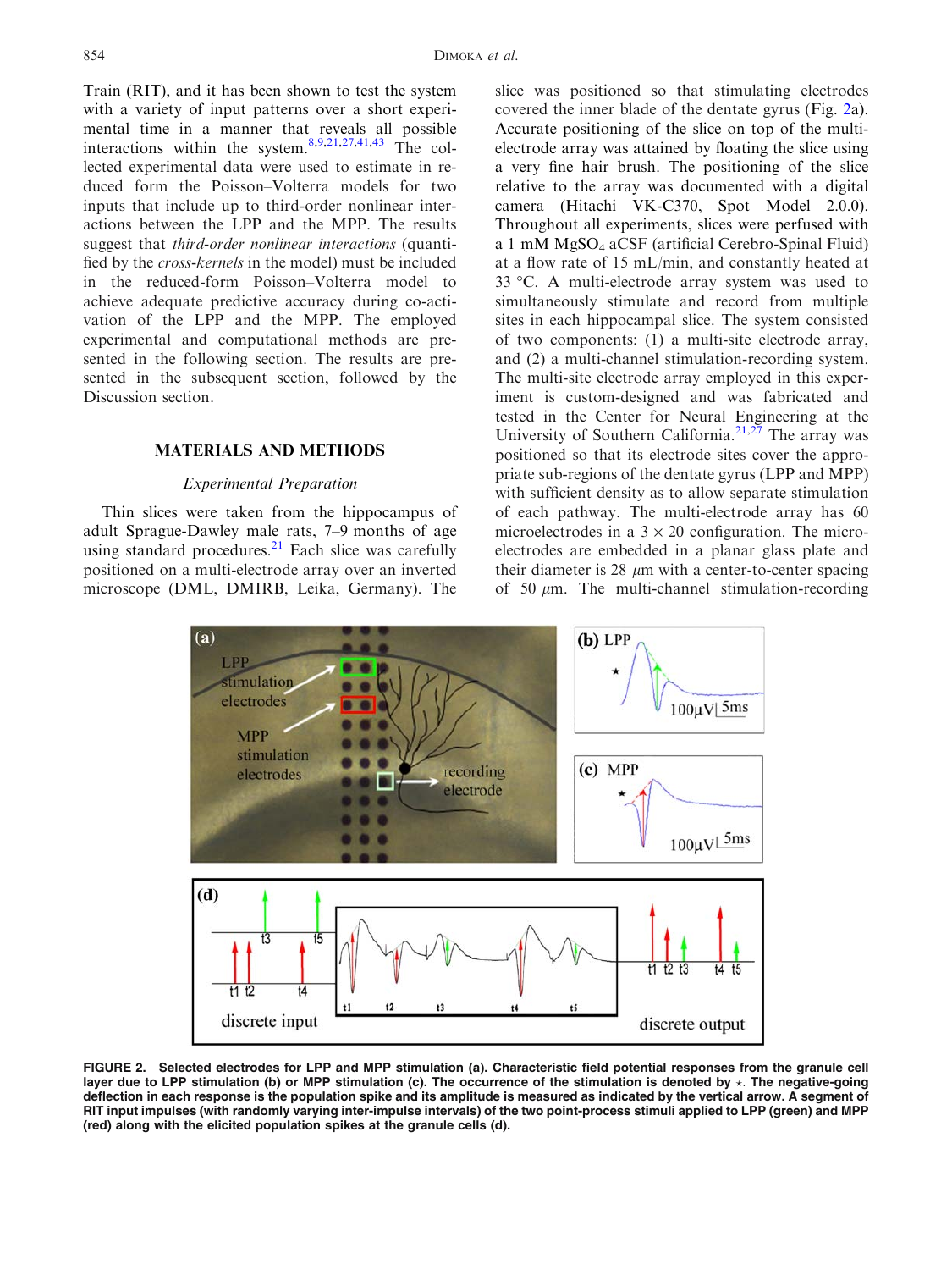system is a commercially available product (MEA60 Multi Channel Systems, Germany) that consists of preamplifiers, data acquisition card, 8-channel stimulation box and software for data acquisition and preprocessing (MC Stimulus v2.0.3, MC Rack v 2.2.2).

Each slice was positioned on top of the multi-electrode array as to cover the molecular layer from the fissure to the granule cell body layer at the upper blade of the dentate gyrus. Electrodes positioned at the outer one-third of the molecular layer were chosen as candidates to stimulate the LPP and at the middle onethird of the molecular layer to stimulate the MPP. The selection of the optimum stimulating electrodes was confirmed by the following electrophysiological criteria: (1) field Excitatory Post-Synaptic Potentials (fEPSPs) showed paired-pulse facilitation when the LPP was stimulated, and paired-pulse depression when the MPP was stimulated;  $^{16,33,39,45}$  $^{16,33,39,45}$  $^{16,33,39,45}$  $^{16,33,39,45}$  (2) fEPSPs exhibited a dendritic current sink at the outer molecular layer and a dendritic current source at the middle molecular layer when LPP was stimulated (accordingly, when the MPP was stimulated fEPSPs exhibited a dendritic current sink at the middle molecular layer and a dendritic current source at the outer molecular layer); $^{16,20}$  $^{16,20}$  $^{16,20}$ (3) stimulation at MPP exhibited shorter latencies of the population spike recorded in the granule cell layer than when the LPP was stimulated. $8,10,45$  $8,10,45$  The electrode positioned right below the granule cell layer into the hilus was used to record the electrophysiological activity of granule cells in the form of population spikes that reflect the synchronous activation of dentate granule cells. $3,37$  $3,37$ 

#### Experimental Protocol

At the beginning of each experiment, input–output  $(I/O)$  curves were recorded for the LPP and the MPP separately. Each pathway was stimulated with a series of pulses having intensities that varied between 10 and 140  $\mu$ A, in 10  $\mu$ A increments. Stimulation was delivered in the form of bi-phasic pulses (100  $\mu$ s duration) via the pair of stimulation electrodes appropriate for each pathway. The time between successive pulses was set to 30 s to avoid induction of long-term potentiation. Each series of pulses was repeated five times. The I/O curve for each pathway was used to determine the value of the stimulation intensity that evoked 50% of the maximum population spike amplitude response in the granule cell layer. This value was used for the remainder of each experiment. Both pathways were simultaneously stimulated with random impulse train (RIT) stimuli. Each RIT contained 800 Poisson-distributed impulses (mean inter-impulse interval of 500 ms, covering the approximate range of 10–4000 ms). The parameter of the Poisson distribution that determines the average firing rate of the RIT was consistent with the known firing rates of the respective hippocampal neurons (2 Hz).<sup>[51,57](#page-12-0)</sup> At the end of RIT stimulation, the system was tested for stationarity by administering a series of  $I/O$  curve stimulations. Possible differences in the resulting  $I/O$  curves before and after RIT stimulation were taken as indicators of changes in granule cell excitability (non-stationarity of the system). Only data that exhibited levels of such changes within  $\pm 15\%$  of the baseline were included in the analysis.

The experimental data were sampled at 25 kHz per channel and the amplitude of each population spike was extracted for analysis using a customized interface written in Matlab (v6.5). The amplitude of the population spike was defined as the segment of the vertical line between the negative peak of the spike and the tangential straight line connecting the spike onset and offset (see Figs. [2b](#page-2-0) and [2c](#page-2-0)).

#### Poisson–Volterra Modeling of a Two-Input System

The collected data were analyzed using a variant of the general Volterra modeling approach $4\overline{3},41,42$  adapted to the two-input case. The two inputs are independent Poisson RIT stimuli and the output is the resulting sequence of population spikes with variable amplitude. This approach considers the input and the output spikes to be synchronized, i.e., to occur in the same time-bin which is set equal to 10 ms so that it exceeds the maximum output latency of 8.2 ms observed in our experiments.

The point-process inputs of the system (LPP and MPP) are RIT sequences of impulses expressed as:

$$
x_{\rm L} = \sum_{n_{j_{\rm L}}} \delta(n - n_{j_{\rm L}}) \tag{1}
$$

$$
x_{\mathbf{M}} = \sum_{n_{j_{\mathbf{M}}}} \delta(n - n_{j_{\mathbf{M}}}) \tag{2}
$$

where the discrete-time delta function (Kronecker delta) denotes an impulse at the indicated discrete time-index  $n_i$ , and the subscripts L and M denote the LPP and MPP pathways, respectively. The population spike amplitude that is generated in the granule cell layer in response to a stimulating impulse either at the LPP or the MPP is given by:

$$
y(n_i) = y_L(n_{i_L}) + y_M(n_{i_M})
$$
 (3)

where  $y(n_i)$  is the output at discrete time  $n_i$ , which is the time of occurrence of the  $i$ -th stimulating impulse either at the LPP or the MPP. An implicit assumption is that stimulating impulses do not occur simultaneously at both pathways, so that only one pathway can be stimulated at each time instant  $n_i$ . In the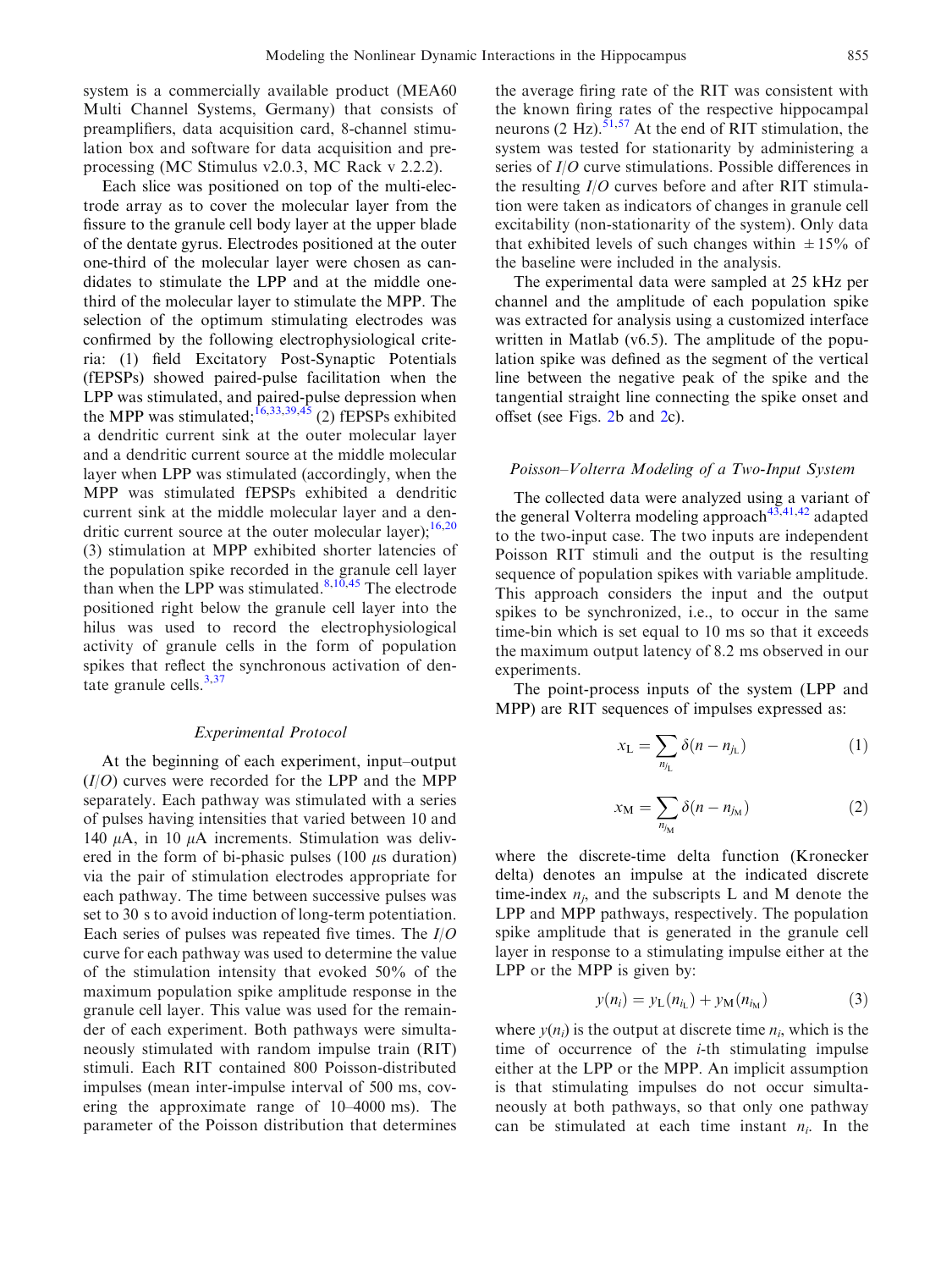adopted modeling formulation, the output is composed of two components corresponding to the timing of the impulses of each of the two inputs that are given by the expressions of the reduced-form Poisson–Volterra model with two inputs as:

$$
y_{L}(n_{i_{L}}) = k_{1y_{L}} + \sum_{n_{j_{L}}} k_{2y_{L}x_{L}}(n_{i_{L}} - n_{j_{L}})
$$
  
+ 
$$
\sum_{n_{j_{M}}} k_{2y_{L}x_{M}}(n_{i_{L}} - n_{j_{M}})
$$
  
+ 
$$
\sum_{n_{j_{L}}} \sum_{n_{j'_{L}}} k_{3y_{L}x_{L}x_{L}}(n_{i_{L}} - n_{j_{L}}, n_{i_{L}} - n_{j'_{L}})
$$
  
+ 
$$
\sum_{n_{j_{L}}} \sum_{n_{j'_{M}}} k_{3y_{L}x_{L}x_{M}}(n_{i_{L}} - n_{j_{L}}, n_{i_{L}} - n_{j_{M}})
$$
  
+ 
$$
\sum_{n_{j_{M}}} \sum_{n_{j'_{M}}} k_{3y_{L}x_{M}x_{M}}(n_{i_{L}} - n_{j_{M}}, n_{i_{L}} - n_{j_{M}})
$$
(4)

and

$$
y_{\rm M}(n_{i_{\rm M}}) = k_{1y_{\rm M}} + \sum_{n_{j_{\rm L}}} k_{2y_{\rm M}x_{\rm L}} (n_{i_{\rm M}} - n_{j_{\rm L}})
$$
  
+ 
$$
\sum_{n_{j_{\rm M}}} k_{2y_{\rm M}x_{\rm M}} (n_{i_2} - n_{j_2})
$$
  
+ 
$$
\sum_{n_{j_{\rm L}}} \sum_{n_{j_{\rm L}}} k_{3y_{\rm M}x_{\rm L}x_{\rm L}} (n_{i_{\rm M}} - n_{j_{\rm L}}, n_{i_{\rm M}} - n_{j_{\rm L}})
$$
  
+ 
$$
\sum_{n_{j_{\rm L}}} \sum_{n_{j_{\rm M}}} k_{3y_{\rm M}x_{\rm M}x_{\rm L}} (n_{i_{\rm M}} - n_{j_{\rm M}}, n_{i_{\rm M}} - n_{j_{\rm L}})
$$
  
+ 
$$
\sum_{n_{j_{\rm M}}} \sum_{n_{j_{\rm M}}} k_{3y_{\rm M}x_{\rm M}x_{\rm M}} (n_{i_{\rm M}} - n_{j_{\rm M}}, n_{i_{\rm M}} - n_{j_{\rm M}})
$$
(5)

where the discrete-time index  $n_i$  over which summation occurs in the above expressions is the time of occurrence of any prior *j*-th impulse within a time window  $\mu$ starting at present and extending into the past (termed the ''system memory'' and representing the input past epoch exerting causal effects on the output present value). Note that these prior impulses may occur at either stimulating pathway (LPP or MPP), as indicated by the respective subscript of the time index. Thus, a stimulating impulse at one pathway may exert a causal effect on the granule cells through either pathway over a subsequent time window equal to the system memory  $\mu$ . The effects that are due to the same pathway are represented by the ''self-kernels'' and those due to the other pathway are represented by the ''cross-kernels'' (see below). These two sets of reduced-form Poisson– Volterra kernels are clearly separated and constitute the key features of this Poisson–Volterra model, $42$ since they describe the quantitative effects of the inputs on the output and provide the model with its predictive capability. The estimation of these kernels using actual input–output data is the key objective of the modeling task in this context. In the expressions (4) and (5) above, the following reduced-form Poisson–Volterra kernels are denoted by the proper subscript for the respective input (L for LPP or M for MPP):  $k_{1y_L}$  and  $k_{1y_M}$  are the first-order kernels (constants),  $k_{2y_Lx_L}(n)$ and  $k_{2y_Mx_M}(n)$  are the second-order self-kernels (one dimensional),  $k_{2y_Lx_M}(n)$  and  $k_{2y_Mx_L}(n)$  are the secondorder cross-kernels (one dimensional),  $k_{3y_Lx_Lx_L}n_1, n_2$ and  $k_{3y_Mx_Mx_M}(n_1, n_2)$  are the third-order self-kernels (two dimensional), and  $k_{3y_Lx_Lx_M}(n_1, n_2)$ ,  $k_{3y_Lx_Mx_M}(n_1, n_2)$ ,  $k_{3y_Mx_Mx_L}(n_1, n_2)$  and  $k_{3y_Mx_Lx_L}(n_1, n_2)$  are the third-order cross-kernels (two dimensional). The obtained estimates of these kernels are shown in the following section.

The first-order kernel represents the amplitude of the population spike attributed to the respective input impulse when it is acting alone—i.e., in the absence of any other input impulse within the system memory. The second-order self-kernel represents the nonlinear dynamic interactions within a single pathway (either the LPP or the MPP) between the present impulse and each of the past impulses of the same stimulus within the memory window  $\mu$ . These nonlinear dynamic interactions result in partial modulation of the output (the amplitude of the population spike) in a manner dictated by the specific value of the second-order self-kernel corresponding to the specific inter-impulse interval, in accordance with the reduced-form Poisson–Volterra model of Eqs. (3)–(5). Additional output modulation results from the other terms of the model in a manner dictated by the respective kernels. Thus, the second-order cross-kernel represents the nonlinear dynamic interactions across two pathways for the respective inter-impulse interval, i.e., between the present stimulus impulse in one pathway and each of the past stimulus impulses in the other pathway within the memory window  $\mu$ .

In analogous fashion, the third-order self-kernel represents the interactions between the present impulse and any two preceding impulses of the same stimulus within a single pathway over the memory window  $\mu$ , and the third-order cross-kernel represents the interactions between the present stimulus impulse in one pathway and any two preceding stimulus impulses in the other pathway over the memory window  $\mu$ . The specific amount of third-order modulation of the output population spike is determined by the value of the respective third-order kernel at the corresponding two inter-impulse intervals. Therefore, knowledge of the values of these kernels provides complete quantitative information about the nonlinear functional characteristics of the system (for the respective order of interactions), including the manner in which the two pathways interact to integrate incoming information and produce the neuronal activity at the granule cells of the dentate gyrus.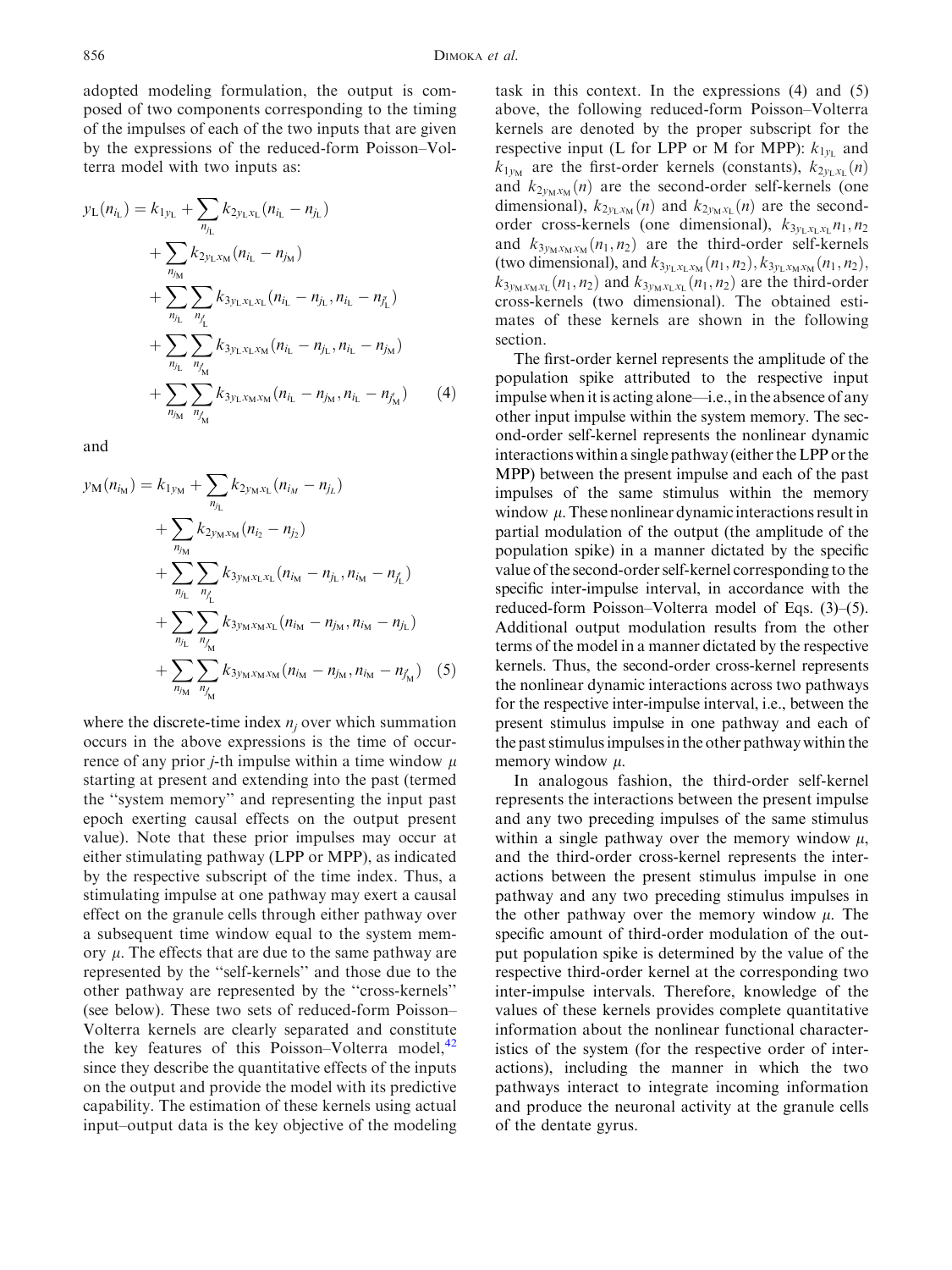In order to estimate efficiently and accurately the kernels from relatively short input–output data records, we approximate them with linear combinations of exponentially decaying Laguerre functions through an orthogonal expansion which improves the estimation accuracy and reduces the computational effort. $40$  The Laguerre expansion coefficients are estimated using least-squares methods, and the kernel estimates are reconstructed using the respective estimated expansion coefficients.<sup>[17](#page-11-0)</sup> The predictive accuracy of the obtained model (employing the estimated kernels) can be evaluated using the Normalized Mean Square Error (NMSE) of the model prediction vs. the actual output of the system, which is non-negative and defined as:

NMSE = 
$$
\frac{\sum_{i} (Y_{\text{pr}_{i}} - Y_{\text{data}_{i}})^{2}}{\sum_{i} Y_{\text{data}_{i}}^{2}}
$$
 (6)

where  $Y_{\text{pr}}$  is the predicted amplitude of the population spikes using the estimated kernels and  $Y_{data}$  is the recorded amplitude of the population spikes obtained during the experiment. The value of the NMSE is taken as a measure of the predictive capability of the model and becomes zero for a perfect prediction. The inevitable presence of measurement errors and noise in the data prevents the NMSE from becoming zero in a practical context, even if the model is perfect. Therefore, the interpretation of the numerical values of the computed NMSE must be made in the context of the noise conditions and possible measurement errors in each case. Typically, NMSE values of less than 0.2 are deemed to indicate satisfactory predictive capability of the model that validates its specific form. Since the kernel estimation procedure employs Laguerre expansions, the NMSE value of the model prediction depends on the selected number of Laguerre functions for kernel expansion  $(L)$  and the value of the Laguerre parameter  $\alpha$ <sup>[41,42](#page-12-0)</sup> The selection of the optimum values of  $\alpha$  and  $L$  in each particular application is accomplished through a search procedure over various values of  $L$  and  $\alpha$  (varying in ascending order) that seeks to minimize the NMSE of the respective model prediction. The number  $L$  of Laguerre functions is selected through the mentioned search procedure by requiring that an increase of  $L$  by 1 causes reduction of the prediction NMSE by at least 3%.

The kernel estimation procedure and the nonlinear modeling/analysis of this system were performed with the use of a specialized software package (LYSIS) that has been developed by the Biomedical Simulations Resource at the University of Southern California and is distributed to the biomedical community free of charge. The statistical significance of the obtained estimates of the Laguerre expansion coefficients (from which the kernel estimates and the Poisson–Volterra model predictions are constructed) was evaluated by applying the Student's *t*-test at the significance level of  $p < 0.01$ .

#### RESULTS

Five experiments were performed in vitro using RIT stimuli for the two inputs (LPP and MPP) and data records of 400 spikes per pathway for each experiment were collected. Following a search procedure of successive trials and using the prediction NMSE as criterion for model performance, we selected the third-order reduced-form Poisson–Volterra model described by Eqs. (3)–(5) as the most appropriate for the analysis the data collected in the RIT experiments. Three Laguerre functions  $(L = 3)$  were selected for the kernel expansions as a good compromise between prediction accuracy and model complexity (since the total number of free parameters increases with L). For  $L = 3$ , the total number of free parameters in the two-input model of Eqs.  $(4)$ – $(5)$  is 62, which is less than a third of the number of output spikes and assures that we avoid the risk of overfitting. For  $L = 3$ , the optimum value of the Laguerre parameter  $\alpha = 0.984 \pm 0.004$  was selected as to minimize the NMSE of the model prediction. Figure 3 shows the average NMSE derived from the five different experiments for  $L = 3$  and a



FIGURE 3. The average NMSE values over five experiments using the third-order Poisson–Volterra model given by Eqs. (3)–(5) for a range of  $\alpha$  values from 0.90 to 0.99 and three Laguerre functions  $(L = 3)$ . For the optimum selection of  $\alpha$  = 0.984 and L = 3, the NMSE of the model prediction is  $14.39 \pm 3.86$ % when only the self-kernels are included, and drops to  $5.88 \pm 2.51\%$  when both self-kernels and crosskernels are included in the model.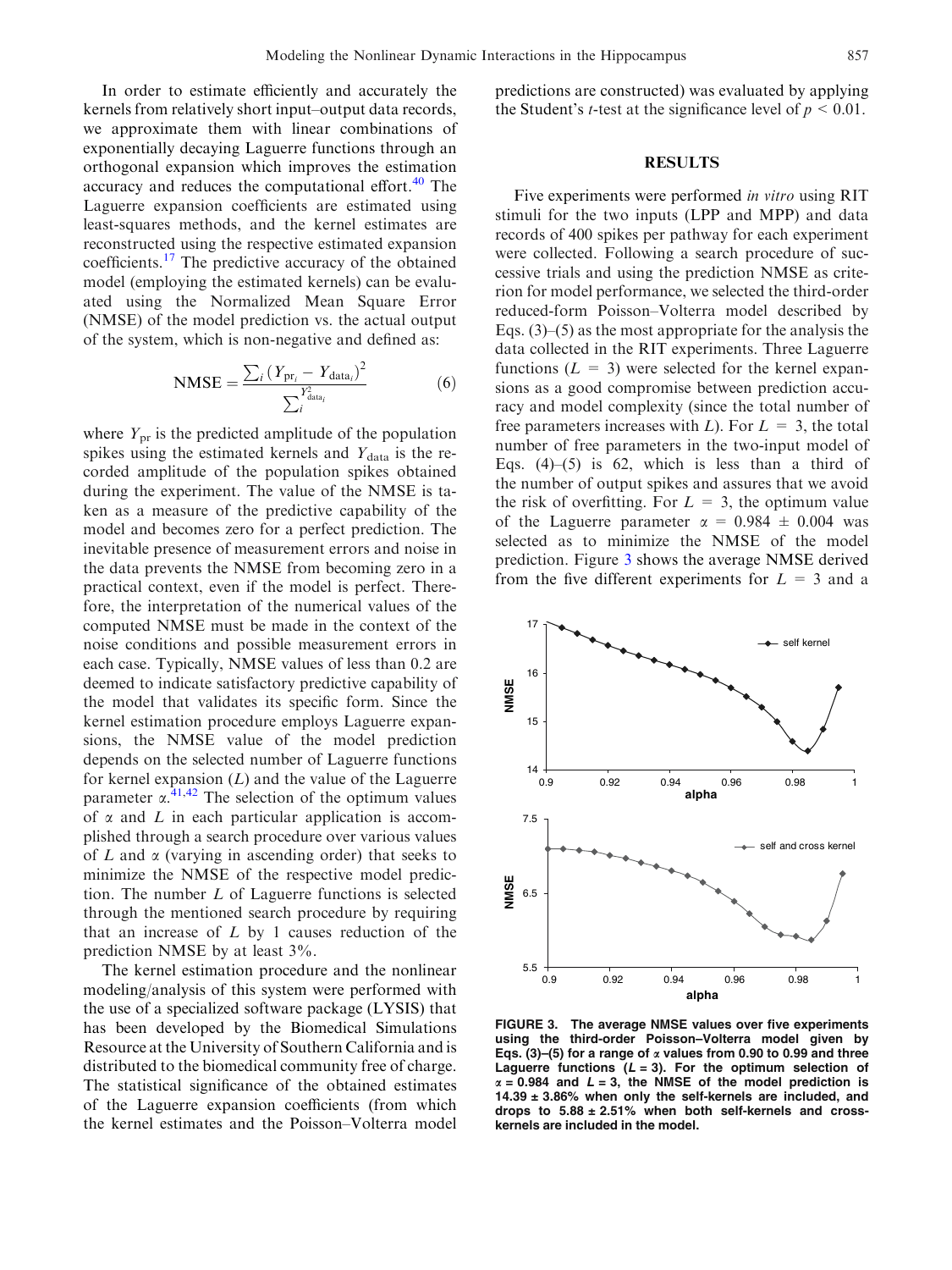range of  $\alpha$  values from 0.90 to 0.99. For these selections of  $L$  and  $\alpha$  values, the NMSE was calculated both with and without including the cross- kernels in the thirdorder model. When only the self-kernels were included, the value of the NMSE was  $14.39 \pm 3.86\%$ . When both the self-kernels and the cross-kernels were included the NMSE dropped to  $5.88 \pm 2.51\%$ . The inclusion of the cross-kernels reduced the NMSE by 8.52%. Application of the paired  $t$ -test indicated that the inclusion of the cross- kernels resulted in a statistically significant reduction of the NMSE ( $p < 0.01$ ), which implies that significant dynamic interactions exist between the two pathways.

For each input–output dataset, the first-order, second-order and third-order kernels were estimated for  $L = 3$  and the optimum value of the parameter  $\alpha = 0.984 \pm 0.002$ . Over the five experiments, the average value ( $\pm$  one standard deviation) of the firstorder kernel  $(k_{1y_L})$  for the LPP was 186.75  $\mu$ V  $(\pm 54.9 \,\mu\text{V})$  and of the first-order kernel  $(k_{1y_M})$  for the MPP was 276.65  $\mu$ V ( $\pm$ 22.1  $\mu$ V). The average values and the standard-deviation bounds of the second-order self-kernels and cross-kernels, normalized by the corresponding first-order kernel value, are shown in Fig. 4



FIGURE 4. The average values of the normalized secondorder self-kernel ( $k_{2y_1x_1}$ ) and cross-kernel ( $k_{2y_1x_2}$ ) for the LPP. The dotted line shows ±one standard deviation for five different experiments. In (a), the average values of the normalized self-kernel exhibit initially a fast facilitatory phase up to about 110 ms followed by a slow inhibitory phase up to about 1800 ms. In (b), the average values of the normalized crosskernel exhibit initially a moderate facilitatory phase that crosses into a very shallow inhibitory phase shortly around 200 ms and diminishes around 800 ms.

for the LPP and in Fig. 5 for the MPP. It is evident in Fig. 4a that the average values of the normalized second-order LPP self- kernel  $k_{2y_Lx_L}$  exhibit initially a fast facilitatory phase up to about 110 ms, followed by a slow inhibitory phase up to about 1600 ms. In Fig. 4b, the average values of the normalized second-order cross-kernel  $k_{2y_Lx_M}$  exhibit initially a moderate facilitatory phase that crosses into a very shallow inhibitory phase around 200 ms and diminishes around 800 ms. By contrast, we observe in Fig. 5a that the average values of the normalized second-order MPP self-kernel  $k_{2v_{\text{MAX}}}$  exhibit initially a very small facilitatory phase up to about 70 ms, followed by a slow inhibitory phase that diminishes around 1800 ms. In Fig. 5b, we see that the average values of the normalized second-order cross-kernel  $k_{2v_Mx_L}$  exhibit initially a moderate facilitatory phase up to about 160 ms and cross into a shallow inhibitory phase that diminishes around 1200 ms. We observe the distinct dynamic characteristics of the self-kernels for the two input pathways and the similar dynamic characteristics of the cross-kernels.

The average values of the normalized third-order self-kernels and cross-kernels (as well as their respective standard-deviation bounds) are shown in Fig. [6](#page-7-0)



FIGURE 5. The average values of the normalized secondorder self-kernel ( $k_{2y_2x_2}$ ) and cross-kernel ( $k_{2y_2x_1}$ ) for the MPP. The dotted line shows  $\pm$ one standard deviation for the five different experiments. In (a), the average values of the normalized self-kernel exhibit initially a very small facilitatory phase up to about 70 ms, followed by a slow inhibitory phase that diminishes around 1800 ms. In (b), the average values of the normalized cross-kernel  $k_{2y_2x_1}$  exhibit initially a moderate facilitatory phase up to about 160 ms and cross into a shallow inhibitory phase that diminishes around 1200 ms.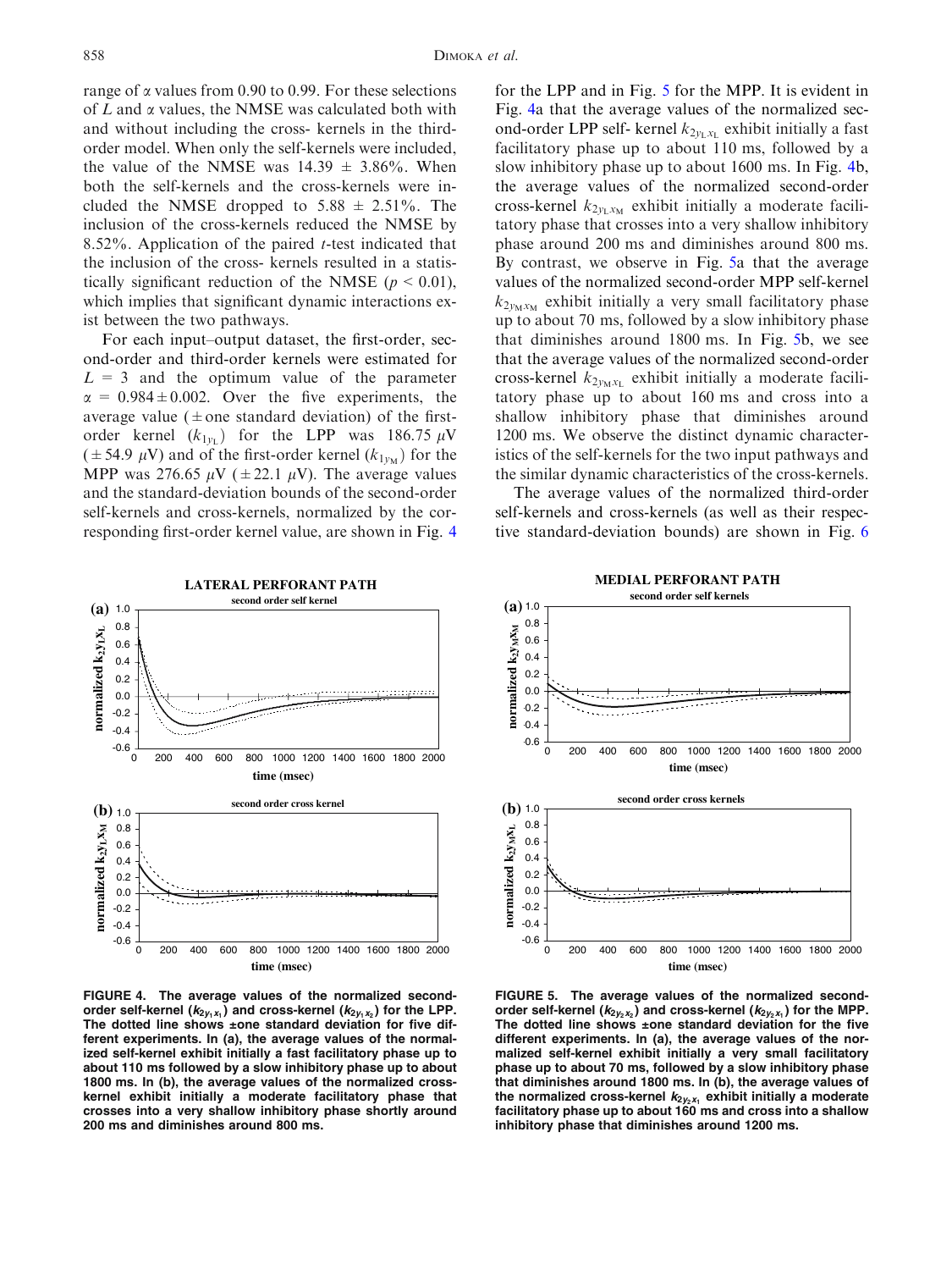<span id="page-7-0"></span>

FIGURE 6. The average of the normalized third-order self-kernel for the LPP is shown in panel B on the left column and the standard-deviation bounds are shown in panel A (upper bound—i.e., plus one standard deviation) and C (lower bound—i.e., minus one standard deviation). The averages of the normalized third-order cross-kernels are shown in panels E and H, while the corresponding standard-deviation bounds are shown in panels D and G (upper bounds) and panels F and I (lower bounds).

for the LPP and in Fig. [7](#page-8-0) for the MPP. The average values of the normalized third-order LPP self-kernel  $k_{3y_Lx_Lx_L}$  are shown in Fig. 6b and the respective standard-deviation bounds are shown in Fig. 6a (upper bound—i.e., average plus one standard deviation) and Fig. 6c (lower bound—i.e., average minus one standard deviation). It is evident in Fig. 6b that this kernel exhibits initially a strong inhibitory region that crosses into two weaker (symmetric) facilitatory regions after 100 ms. The latter regions diminish around 1400 ms. The meaning of the kernel values in the initial inhibitory region is that the effect of a pair of impulses occurring within 100 ms prior to the present impulse is negative on the amplitude of the population spike caused by the present impulse. Conversely, the kernel values in the facilitatory regions indicate that the effect of a pair of impulses occurring between 100 and 1400 ms prior to the present impulse is positive on the amplitude of the population spike caused by the present impulse. The size of this positive or negative effect is determined by the value of the kernel at the coordinates that correspond to the two time-lags of the pair of ''conditioning'' (i.e., preceding) impulses (i.e., the time between the present output spike and each of the ''conditioning'' input impulses).

The average values of the normalized third-order LPP cross-kernels  $k_{3y_Lx_Lx_M}$  and  $k_{3y_Lx_Mx_M}$  are shown in panels E and H, respectively. The corresponding standard-deviation upper bounds are shown in panels D and H, while the lower bounds are shown in panels G and I, respectively. It is evident in Fig. 6e that the cross-kernel  $k_{3y_Lx_Lx_M}$  exhibits characteristics similar to the self-kernel in panel B with smaller facilitatory regions. By contrast, we see in Fig. 6h that the crosskernel  $k_{3y_Lx_Mx_M}$  exhibits opposite characteristics (i.e., an initial strong facilitatory region that crosses into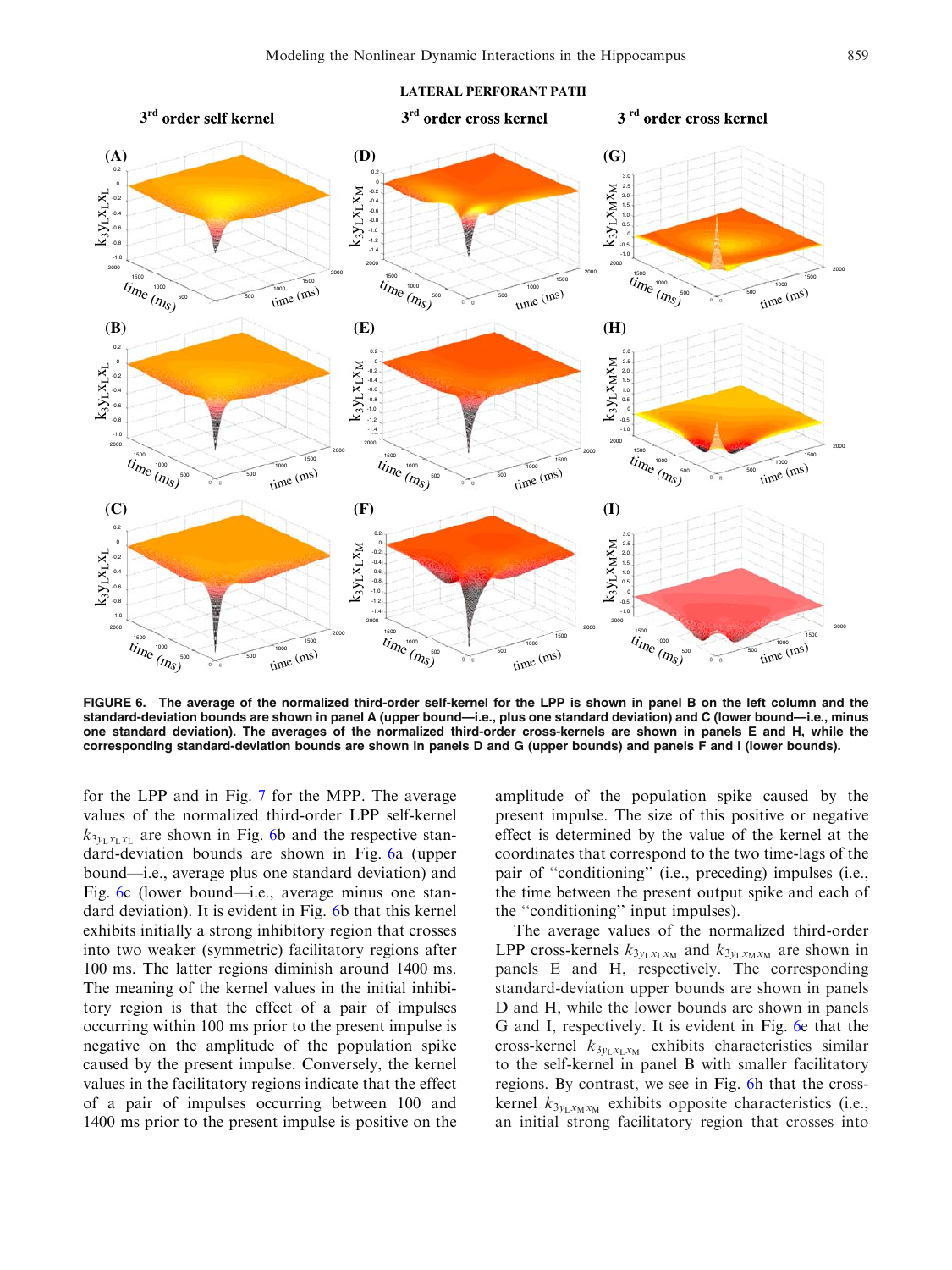<span id="page-8-0"></span>

FIGURE 7. The average of the normalized third-order self-kernel for the MPP is shown in panel B on the left column and the standard-deviation bounds are shown in panel A (upper bound) and C (lower bound). The averages of the normalized third-order cross-kernels are shown in panels E and H, while the corresponding standard-deviation bounds are shown in panels D and G (upper bounds) and panels F and I (lower bounds).

two weaker inhibitory regions around 200 ms). Note also that the cross-kernels are not symmetric in general (unlike the self-kernels that are symmetric by definition).

In an analogous manner to the LPP case, the thirdorder kernels (self- and cross-) in the MPP case are presented in Fig. 7. The average values of the normalized third-order MPP self-kernel are shown in Fig. 7b and the respective standard-deviation bounds are shown in Fig. 7a (upper bound) and Fig. 7c (lower bound). It is evident in Fig. 7b that this kernel exhibits a similar morphology to its LPP counterpart. The same observation holds for the average values of the normalized third order MPP cross-kernels shown in Figs. 7e and 7h, respectively. The corresponding standard-deviation upper bounds are shown in panels D and H while the lower bounds are shown in panels G and I, respectively. It is noted that the magnitudes of the third-order kernels are not similar for the two pathways. Specifically, the magnitude of the MPP selfkernel is larger its LPP counterpart, but this relation is reversed for the cross-kernels of the two pathways.

### Predictive Capabilities of the Model

In addition to providing a quantitative description of the nonlinear dynamic characteristics of the system in the form of kernels, the proposed third-order Poisson–Volterra model has predictive capabilities for arbitrary inputs. In Fig.  $8$ , we show the actual output data (i.e., the sequence of population spikes in response to independent RIT stimulation at both pathways) and the response predicted by the thirdorder Poisson–Volterra model for one representative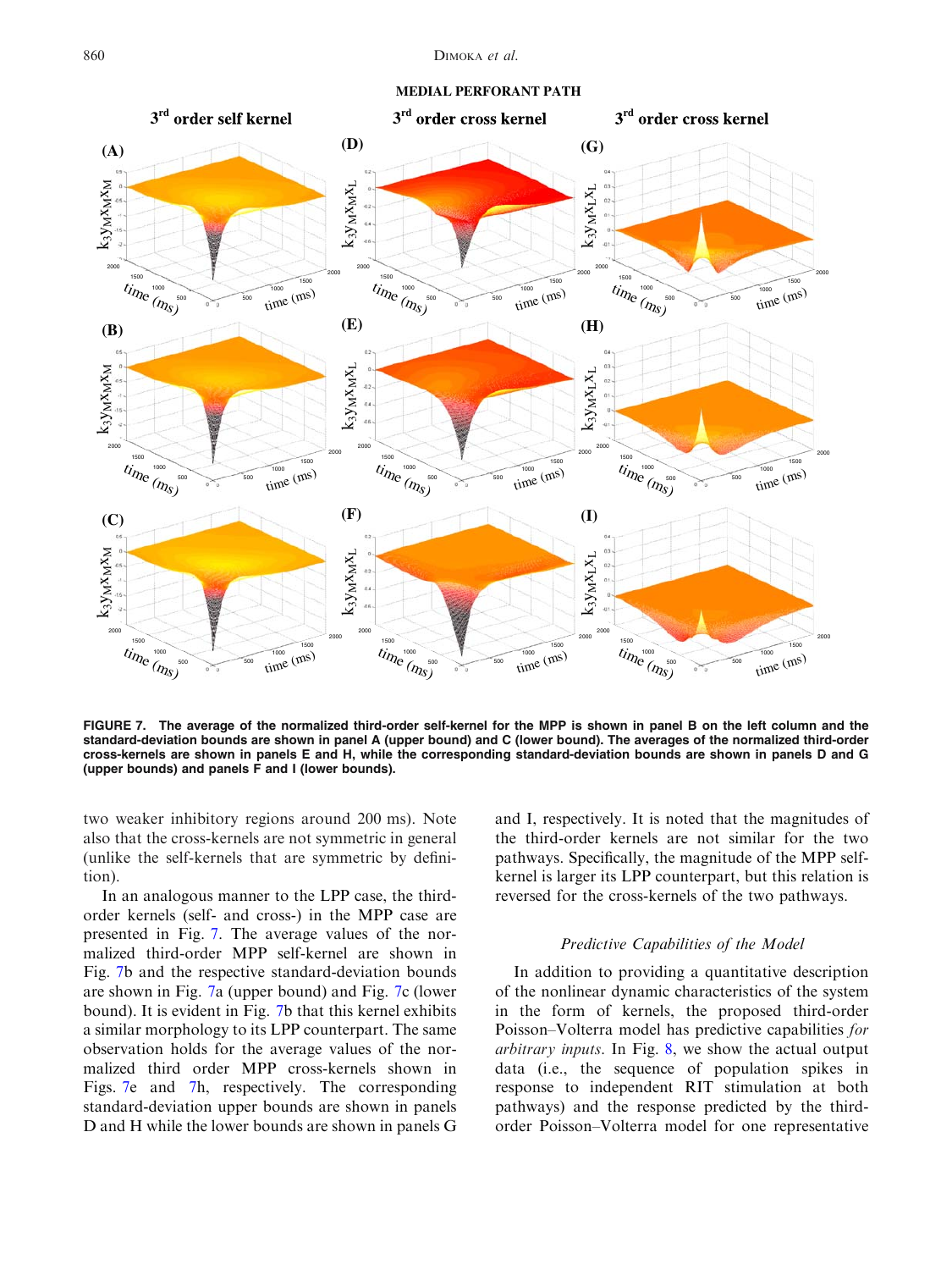<span id="page-9-0"></span>

FIGURE 8. The actual output data  $(A)$  and the computed predictions using the third-order model with only the estimated self-kernels  $( \circ )$  and with both the estimated self-kernels and cross-kernels  $($ 

experiment. Two ways of calculation for the modelpredicted response are shown: one considering only the self-kernels and the other considering both the selfkernels and cross-kernels. It is evident that the prediction of the output is better when the cross-kernels are included—a result that suggests that the interactions between the two pathways (captured by the crosskernels) are significant for this system and must be included in the model. The predictive power of the Poisson–Volterra model can be further validated using out-of-sample predictions, where the system output is predicted for an arbitrary stimulus using kernels obtained from a different input–output dataset (segment shown in Fig. 9). Visual assessment and the computed NMSE values demonstrate the out-of-sample predictive power of the Poisson–Volterra model. For the representative experiment in Fig. 8, the in-sample NMSE is 5.21% and the out-of-sample NMSE is 6.62%.

We should note that, if a second-order Poisson– Volterra model is used (i.e., a model including only first and second order kernels), then the optimum  $\alpha$  = 0.992 and the model prediction for  $L = 3$  has NMSE values of 10.79  $\pm$  4.48% (when including both self- and cross-kernels). This demonstrates the superi-



FIGURE 9. The actual output data  $(A)$  and the computed predictions using the third-order model for an out-of-sample dataset  $($ .

ority of the third-order Poisson–Volterra model over the second-order one, since the former yields prediction NMSE values of  $5.88 \pm 2.51\%$  (t = 2.14,  $p < 0.05$ , df = 7), (a statistically significant reduction).

## DISCUSSION

Biologically interpretable models of the hippocampus that capture accurately its functional properties and the dynamic interactions among its various neuronal inputs are essential in order to understand how distinct sensory modalities are processed and integrated within the hippocampus. In this study, we use experimental data collected under random stimulation conditions to obtain and validate a non-parametric (Poisson–Volterra) model that describes accurately the effect of the nonlinear dynamic interactions between combined stimulation at the LPP and the MPP pathways on the granule cell activity in the dentate gyrus of the hippocampus. In the presented approach, the functional properties of this hippocampal neuronal network are described reliably and quantitatively by kernel functions that are characteristic of the system and define uniquely its input–output relation so that the output of the system can be accurately predicted in response to arbitrary inputs. These kernel functions are determined experimentally through a novel estimation procedure utilizing data that are collected by stimulating two afferent pathways of the neuronal network (i.e., the LPP and MPP) with random (Poisson) sequences of impulses to generate a broad repertoire of interactions among the network elements. These experimental conditions allow us to observe the activity of the system under a broad variety of operating conditions (over the relatively short experimentation time) that are subsequently analyzed in the general Poisson–Volterra modeling framework to give us the capability of predicting the output for arbitrary inputs (generalization property). The kernels of the obtained Poisson–Volterra model represent a set of canonical descriptors of the functional characteristics of the system and, as such, they can provide some valuable insight into the neuronal mechanisms of this system. However, the non-parametric nature of the model limits its ability to draw a definitive relation with the underlying neuro-molecular structures or mechanisms.

These results demonstrate that the non-parametric (Poisson–Volterra) model captures the nonlinear dynamic interactions between the LPP and the MPP and provides accurate prediction of the system output to arbitrary inputs. It was shown that the inclusion of third-order kernels significantly enhances the predictive capabilities of the model and, therefore, the actual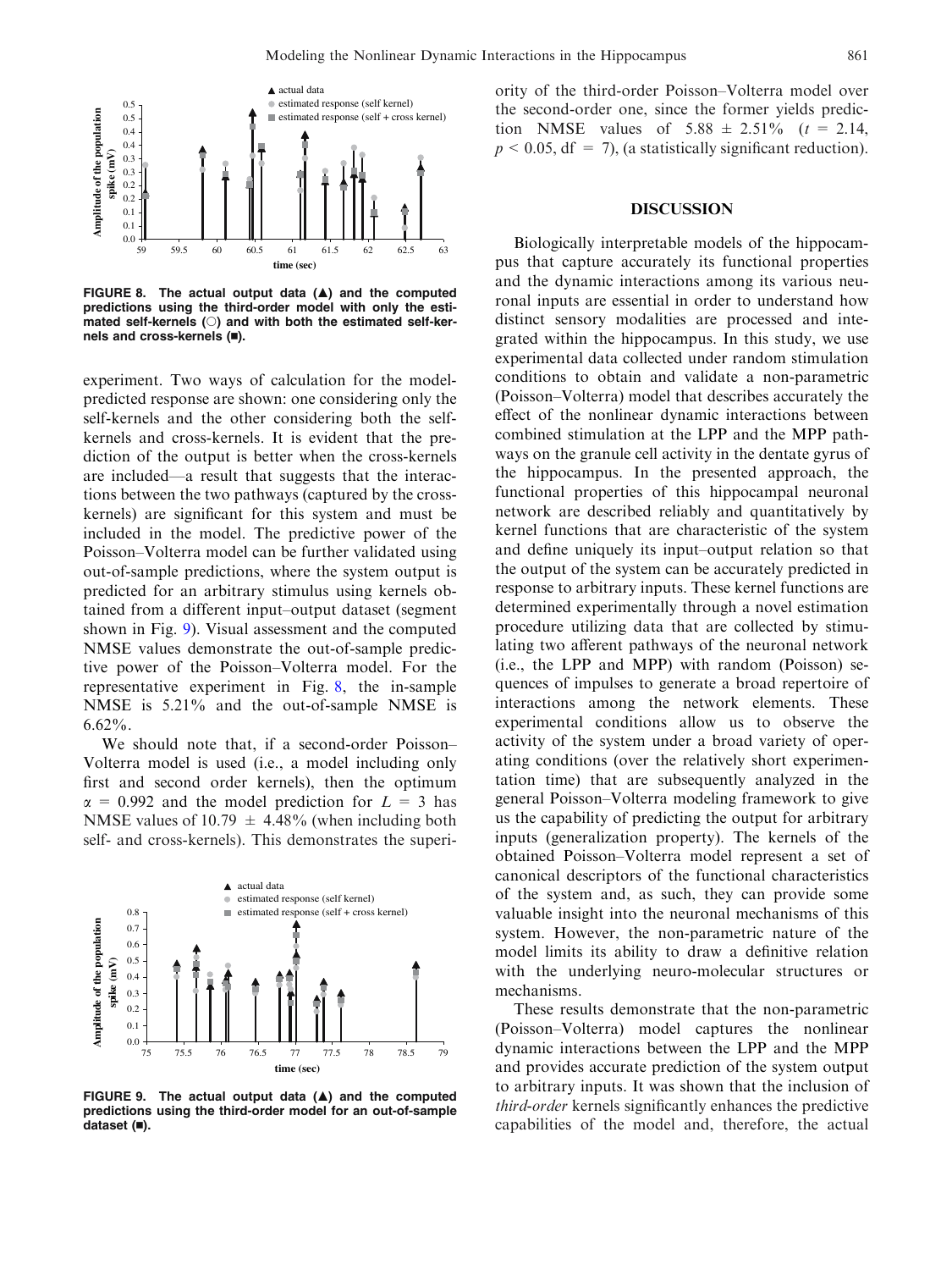TABLE 1. NMSE comparison for the in-sample second and third order models.

|                      | Second order<br>model $(\%)$ | Third order<br>model $(\%)$ |
|----------------------|------------------------------|-----------------------------|
| Self kernels         | $19.32 \pm 5.21$             | $14.39 \pm 3.86$            |
| Self & Cross kernels | $10.79 \pm 4.48$             | $5.88 \pm 2.51$             |

system possesses significant third-order nonlinearities (i.e., dynamic interactions among triplets of impulses affect the output) that are ignored in the widely-used approach of paired-pulse stimulation and associated analysis. Specifically, the value of the prediction NMSE dropped by 4.91% ( $t = 2.14$ ,  $p < 0.05$ , df = 7) when the third-order model was used instead of the second-order model. In addition, the inclusion of the cross-kernels in the third-order model reduced the prediction NMSE by 8.52% (from 14.39% to 5.88%,  $t = 4.13$ ,  $p < 0.01$ , df = 7) relative to the respective NMSE value when only the self-kernels were used in the model (not including the pathway interactions) (Table 1). Therefore, the appropriate Poisson–Volterra model that describes the nonlinear dynamic interactions of the two pathways of the perforant path on the granule cell activity of the dentate gyrus is of thirdorder and must include both the self-kernels and the cross-kernels.

The performance of the third-order model was deemed satisfactory. Although we cannot rule out the possibility of higher order terms, the amount of available data cannot practically support an extension to fourth-order models at this time (without risk of over-fitting). Higher order models will be explored in the future with the use of Principal Dynamic Modes. $41$ 

Although the application of the RIT stimulation and the analysis of the resulting data in the context of Poisson–Volterra modeling requires greater computational effort, this incremental computational effort is justified by the valuable information contained within the obtained results. This brings us to the perennial question of the physiological significance and the interpretation of the obtained Poisson–Volterra kernels in a manner that advances our scientific understanding of the system. Consider, for instance, the early depressive characteristics of the granule cells that have been attributed to GABA-mediated IPSPs<sup>[48](#page-12-0)</sup> and GABA-mediated increase in chlorium conductance that reduces the excitability of granule cells<sup>[23](#page-11-0)</sup> (for lags less than 40 ms) or have been attributed to the recurrent (feedback) activation of the GABAergic basket cells<sup>[5,10](#page-11-0)[,37](#page-12-0)</sup> (up to lags of 100 ms). Such early negative values (representing depressive effects) are not seen in the obtained second-order kernels but they are evident in the third-order kernels (always in the self-kernels and in one of the two cross-kernels). Our interpretation is that the observed early depression is due to thirdorder effects in the presence of dual-pathway stimulation (LPP and MPP), while the previously reported observations were for single-pathway stimulation (LPP or MPP). $^{21}$  $^{21}$  $^{21}$  This intriguing result indicates the importance of studying the system of interest under conditions that resemble its normal operation (e.g., combined and random stimulation), otherwise the results may be partial and potentially misleading. Note that the positive values exhibited in the early lags (up to 100 ms) of the second-order kernels may be attributed to NMDA-mediated synaptic events. Similar facilitation characteristics are observed at intermediate lags of the third-order LPP kernel and may be attributed to augmentation of excitatory transmitter release<sup>[4,19](#page-11-0)</sup> or presynaptic inhibition of GABA release.<sup>[12,29](#page-11-0)</sup> This is consistent with the reported facilitation in the region of intermediate lags (100–200 ms). At longer lags (200–1000 ms), the obtained secondorder kernels have negative values in agreement with the depressive characteristics of granule cells reported previously<sup>[10,13](#page-11-0)</sup> which may be due to a voltage-dependent and/or calcium-activated potassium conductance. $52,54$  These effects are quantitatively reflected on the estimated kernel values and separated into secondorder and third-order effects. This initial interpretation of the obtained kernels is only a first step in a longlasting effort that will be required before complete physiological interpretation can be achieved and the full scientific benefit of this analysis can be realized.

The proposed approach offers the appropriate methodological means for analyzing quantitatively the (nonlinear) dynamic interactions between any two (or more) pathways of the hippocampus or other neuronal systems. Following this approach, future research can expand the mathematical model to include three or more inputs of the dentate gyrus and to incorporate other hippocampal regions. Such a representation of the hippocampus can provide a compact quantitative representation of the interactions among hippocampal pathways (which have been so far studied individually) that may advance our understanding of the complex neuronal mechanisms that integrate sensory information in the hippocampus. This remains a great challenge for future research.

#### ACKNOWLEDGMENTS

This work was supported in part by NIH Grant No. P41 EB001978 to the USC Biomedical Simulations Resource and NSF Grant No. EEC-0310723 to the USC Engineering Research Center on Biomimetic MicroElectronics Systems.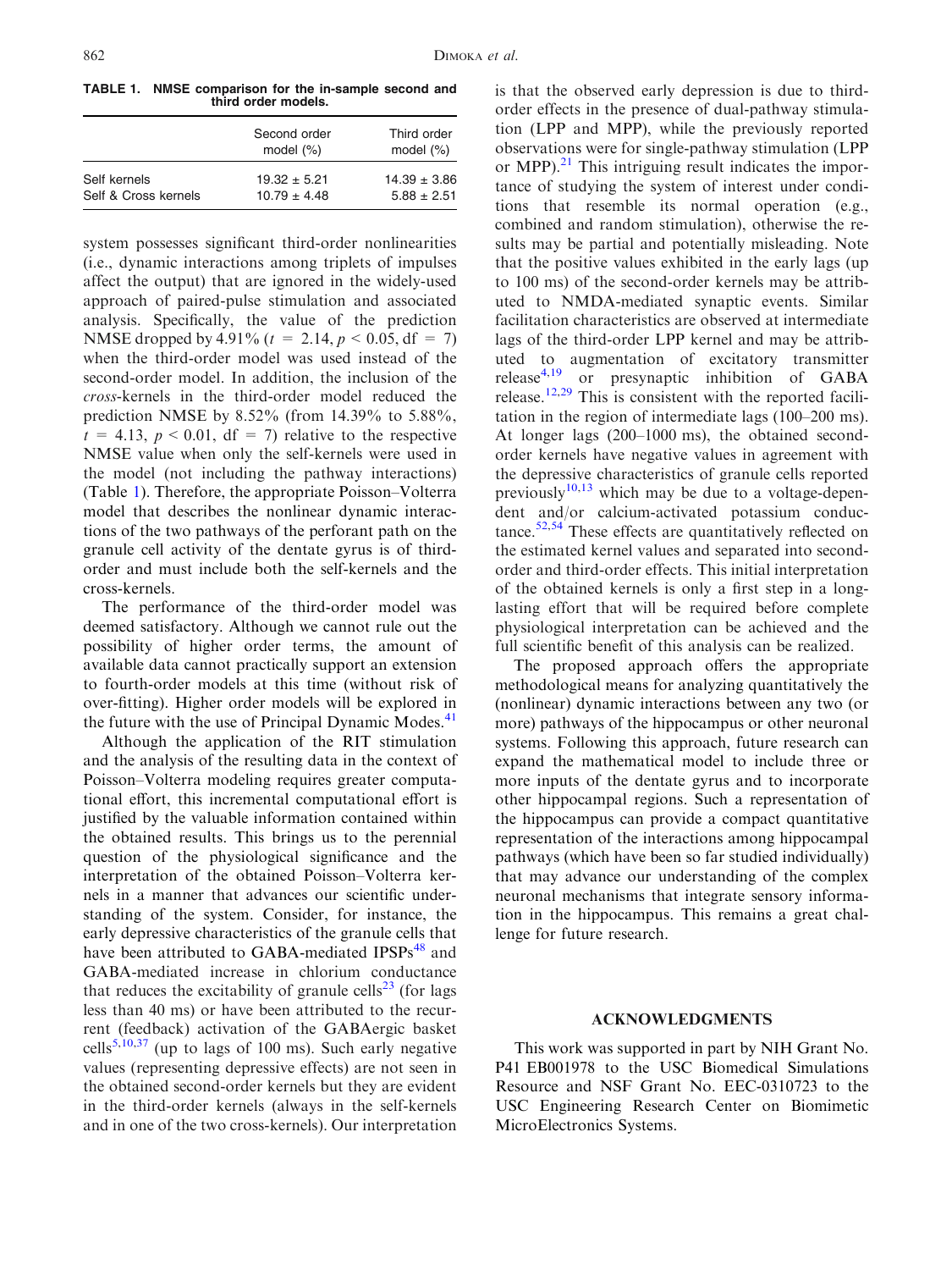## REFERENCES

- <span id="page-11-0"></span><sup>1</sup>Abraham, W. C., S. E. Mason-Parker, M. F. Bear, S. Webb, and W. P. Tate. Heterosynaptic metaplasticity in the hippocampus in vivo: a bcm-like modifiable threshold for ltp. Proc. Natl. Acad. Sci. USA 98(19):10924–10929, 2001.
- <sup>2</sup>Abraham, W. C., and N. McNaughton. Differences in synaptic transmission between medial and lateral components of the perforant path. Brain Res. 303(2):251–260, 1984.
- <sup>3</sup>Andersen, P., T. V. Bliss, and K. K. Skrede. Unit analysis of hippocampal population spikes. Exp. Brain Res. 13(2):208–221, 1971.
- <sup>4</sup>Andersen, P., G. N. Gross, T. Lomo, and O. Sveen. Participation of inhibitory and excitatory interneurones in the control of hippocampal cortical output. UCLA Forum Med. Sci. 11:415-465, 1961.
- <sup>5</sup>Andersen, P., B. Holmqvist, and P. E. Voorhoeve. Entorhinal activation of dentate granule cells. Acta Physiol. Scand. 66(4):448-460, 1966.
- <sup>6</sup>Berger, T. W., and J. L. Bassett. System properties of the hippocampus. In: Learning and Memory: The Biological Substrates, edited by I. Gormezano and E. A. Wasserman. Lawrence Erlbaum Associates: Hillsdale, NJ, 1992, pp. 275–320.
- <sup>7</sup>Berger, T. W., M. Baudry, R. D. Brinton, et al. Brainimplantable biomimetic electronics as the next era in neural prosthetics. Proc. IEEE 89(7):993–1012, 2001. <sup>8</sup>
- <sup>8</sup>Berger, T. W., J. Eriksson, D. Ciarolla, and R. Sclabassi. Nonlinear systems analysis of the hippocampal perforant path-dentate projection. III. Comparison of random train and paired impulse stimulation. J. Neurophysiol. 60(3):1095–1109, 1988.
- <sup>9</sup>Berger, T. W., J. Eriksson, D. Ciarolla, and R. Sclabassi. Nonlinear systems analysis of the hippocampal perforant path-dentate projection. II. Effects of random impulse train stimulation. *J. Neurophysiol.* 60(3):1076-1094, 1988.
- $10$ Berger, T. W., T. P. Harty, G. Barrionuevo, and R. J. Sclabassi. Modeling of neuronal networks through experimental decomposition. In: Advanced Methods of Physiological System Modeling, Vol. II, edited by V. Z.
- Marmarelis. New York: Plenum, 1989, pp. 113-128.<br><sup>11</sup>Berger, T. W., T. P. Harty, C. Choi, X. Xie, G. Barrionuevo, and R. J. Sclabassi. Experimental basis for an input/output model of the hippocampus. In: Advanced Methods of Physiological System Modeling, Vol. III, edited by VZ
- Marmarelis. New York: Plenum, 1994, pp. 29–53.<br><sup>12</sup>Brucato, F. H., D. D. Mott, D. V. Lewis, and H. S. Swartzwelder. Gabab receptors modulate synapticallyevoked responses in the rat dentate gyrus, in vivo. Brain
- Res. 677(2):326–332, 1995.<br><sup>13</sup>Burdette, L. J., and M. E. Gilbert. Stimulus parameters affecting paired-pulse depression of dentate granule cell field potentials. I. Stimulus intensity. Brain Res. 680(1–2): 53–62, 1995. 14Casti, J. L. Nonlinear System Theory. New York: Academic
- 
- Press, 1985.<br><sup>15</sup>Chon, K. H., T. J. Mullen, and R. J. Cohen. A dual-input nonlinear system analysis of autonomic modulation of
- heart rate. IEEE Trans. Biomed. Eng. 43(5):530–544, 1996.<br><sup>16</sup>Colino, A., and R. Malenka. Mechanisms underlying induction of long-term potentiation in rat medial and lateral perforant paths in vitro. J. Neurophysiol. 69(4):1150– 1159, 1993.
- <sup>17</sup>Courellis S. H., V. Marmarelis, and T. Berger. Modeling event-driven nonlinear dynamics. In: Annual Conference
- Biomedical Engineering Society, Seattle, WA, 2000. 18Craig, A. D., and D. N. Tapper. A dorsal spinal neural network in cat. III. Dynamic nonlinear analysis of responses to random stimulation of single type 1 cutaneous
- input fibers. J. Neurophysiol. 53(4):995–1015, 1985. 19Creager, R., T. Dunwiddie, and G. Lynch. Paired-pulse and frequency facilitation in the ca1 region of the *in vitro* rat hippocampus. *J. Physiol.* 299:409–424, 1980.
- <sup>20</sup>Dahl, D., E. C. Burgard, and J. M. Sarvey. Nmda receptor antagonists reduce medial, but not lateral, perforant pathevoked epsps in dentate gyrus of rat hippocampal slice. Exp. Brain Res. 83(1):172–177, 1990.<br><sup>21</sup>Dimoka, A., S. H. Courellis, G. I. Gholmieh, V. Z.
- Marmarelis, and T. W. Berger. Modeling the nonlinear properties of the in vitro hippocampal perforant pathdentate system using multielectrode array technology.<br>IEEE Trans. Biomed. Eng. 55(2):693-702, 2008.
- <sup>22</sup>Doyere, V., B. Srebro, and S. Laroche. Heterosynaptic ltd and depotentiation in the medial perforant path of the dentate gyrus in the freely moving rat. J. Neurophysiol.<br>77(2):571–578, 1997.
- $23Eccles, J. N. R., T. Oshima, and F. J. Rubia. The anionic$ permeability of the inhibitory postsynaptic membrane of hippocampal pyramidal cells. Proc. R. Soc. Lond. B Biol. Sci. 198(1133):345-361, 1977.
- $24$ Eichenbaum, H. The hippocampus and mechanisms of declarative memory. Behav. Brain Res. 103(2):123–133, 1999.<br><sup>25</sup>Gholmieh, G., S. H. Courellis, A. Dimoka, et al. An
- algorithm for real-time extraction of population epsp and population spike amplitudes from hippocampal field potential recordings. J. Neurosci. Methods 136(2):111–121,
- 2004. <sup>26</sup>Gholmieh, G., S. H. Courellis, V. Z. Marmarelis, and T. W. Berger. An efficient method for studying short-term plasticity with random impulse train stimuli. J. Neurosci.
- *Methods* 121(2):111–127, 2002.<br><sup>27</sup>Gholmieh, G., W. Soussou, M. Han, *et al.* Customdesigned, high-density conformal planar multielectrode arrays for brain slice electrophysiology. J. Neurosci.
- *Methods* 152:116–129, 2006.<br><sup>28</sup>Harris, E. W., and C. W. Cotman. Effects of synaptic antagonists on perforant path paired-pulse plasticity differentiation of presynaptic and postsynaptic antago-
- nism. *Brain Res.* 334(2):348–353, 1985.<br><sup>29</sup>Harrison, N. L., G. D. Lange, and J. L. Barker. Pre- and post-synaptic aspects of gaba-mediated synaptic inhibition in cultured rat hippocampal neurons. Adv. Biochem.<br>Psychopharmacol. 45:73–85, 1988.
- <sup>30</sup>Hjorth-Simonsen, A. Projection of the lateral part of the entorhinal area to the hippocampus and fascia dentata.<br>*J. Comp. Neurol.* 146(2):219–232, 1972.
- <sup>31</sup>Hjorth-Simonsen, A., and B. Jeune. Origin and termination of the hippocampal perforant path in the rat studied by
- silver impregnation. *J. Comp. Neurol.*  $144(2):215-232$ , 1972.  $32Holmes, W. R., and W. R. Levy. Insights into associative$ long-term potentiation from computational models of nmda receptor-mediated calcium influx and intracellular calcium concentration changes. J. Neurophysiol. 63: 1148-1168, 1990.
- <sup>33</sup>Kahle, J. S., and C. W. Cotman. Carbachol depresses synaptic responses in the medial but not the lateral perforant path. Brain Res. 482(1):159–163, 1989.